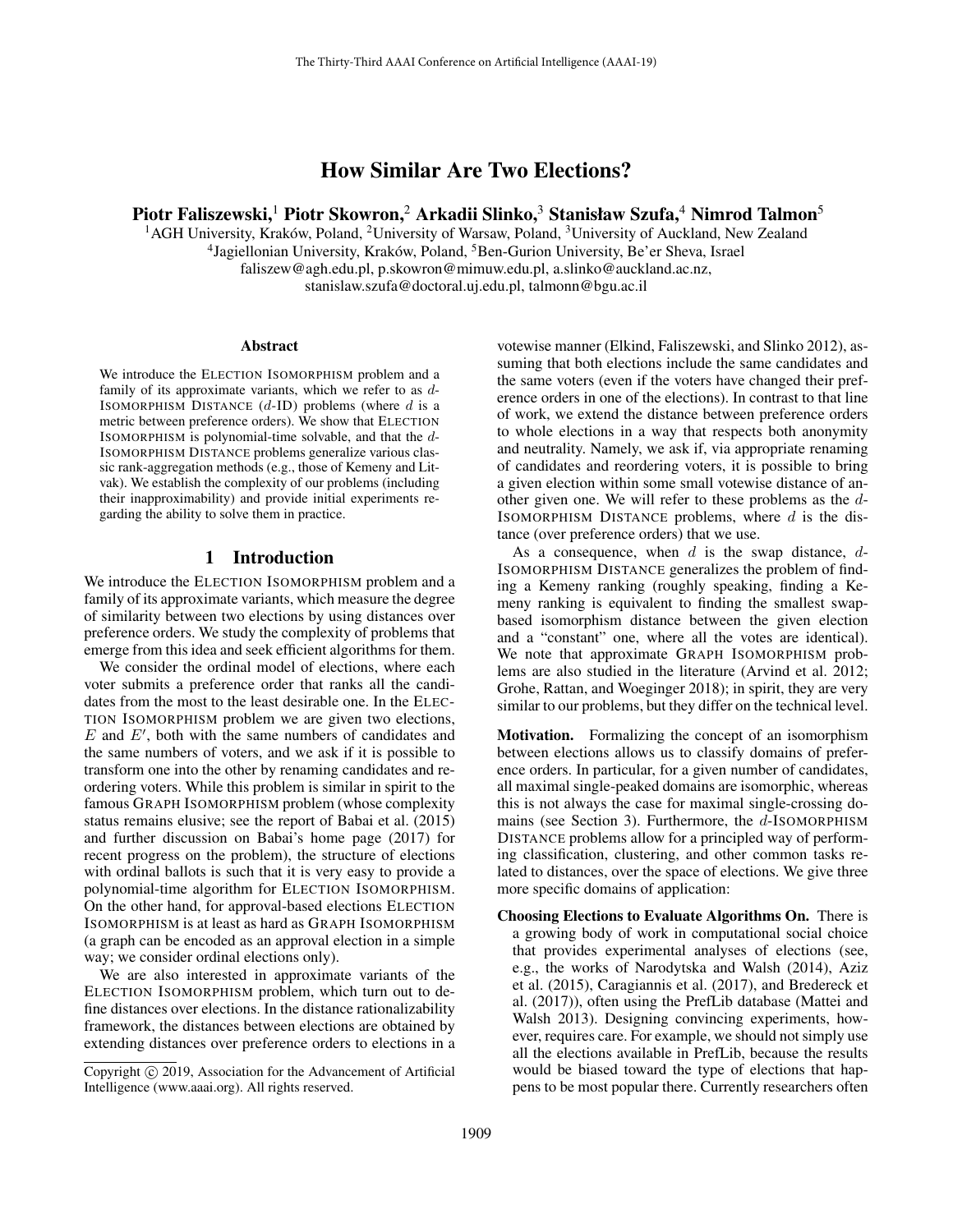rely on the annotations available in PrefLib, which cluster elections regarding their origin. Thus, we may wish to verify if elections with the same origin are, indeed, similar to each other or not. Alternatively, instead of choosing elections based on their origins, we may choose a set of elections that are sufficiently different from each other. In either case, our distances may be helpful.

- Analyzing Real-Life Elections. Given an election (e.g., from PrefLib), it is interesting to ask if it is similar to those that come from some distribution (such as, e.g., the impartial culture model, where each preference order is equally likely; or one of the Euclidean models, where candidates and voters are mapped to points in some Euclidean space, and the voters rank the candidates with respect to the distance from their points (Enelow and Hinich 1984; 1990)). To this end, we may generate a number of elections according to a given distribution and compute their isomorphism distances from the given one.
- Comparing Election Distributions. Given several samples from two distributions over elections, we may ask how similar these distributions are to each other. For example, we may wonder how different are two models of elections with Euclidean preferences where in one model voters and candidates are distributed uniformly on a disc and in another they are distributed according to a Gaussian distribution.<sup>1</sup> While comparing real-valued distributions is a classic topic within statistics, doing the same for elections seems much harder, and we are not aware of any good solution. Yet, intuitively, the ability to measure the isomorphism distance between samples of elections would be helpful in designing an appropriate method (indeed, e.g., the classic  $\chi^2$  test relies on comparing frequencies of *similar* items in both distributions).

We stress that we do not address the above problems directly, but, rather, we claim that the  $d$ -ISOMORPHISM DIS-TANCE problem is an important tool for tackling them. Thus, our focus is on establishing the complexity of this problem and on designing practically relevant heuristics.

Our Contribution. Our main contributions are as follows:

- 1. We show that the ELECTION ISOMORPHISM problem is in P, and, using similar ideas, we show that the same is true for the ISOMORPHISM DISTANCE problem for the case of the discrete distance (but we do not expect this variant of the problem to be very relevant in practice).
- 2. We show that the ISOMORPHISM DISTANCE problem is NP-complete both for the swap distance and for the Spearman distance. In the former case, we inherit hardness from the Kemeny rule, but in the latter we use a new proof. We also provide parametrized complexity results for both problems.
- 3. We describe an ILP formulation of the  $d_{Spear}$ -ISOMORPHISM DISTANCE problem. We evaluate experimentally on what sizes of elections the state-of-the-art

ILP solvers are capable of solving our ILP. We also propose a heuristic algorithm and evaluate its performance.

We plan to use our tools to address some of the issues described above, such as analyzing elections within PrefLib.

## 2 Preliminaries

For an integer *n*, we write [*n*] to denote the set  $\{1, \ldots, n\}$ . By  $S_n$ , we mean the set of all permutations over [n].

**Preference Orders.** Let  $C$  be a set of candidates. We refer to a linear order over C as a *preference order* (ranking the candidates from the most to the least appealing one); we also sometimes call it a *vote*. For a vote v, we write  $v: a \succ b$  to indicate that candidate  $a$  is preferred to  $b$  under  $v$ ; we write  $pos_v(c)$  to denote the position of candidate c in v (the top ranked candidate has position 1, the next one 2, and so on).

**Domains of Preference Orders.** We write  $\mathcal{L}(C)$  to denote the set of all preference orders over  $C$ . Every subset  $D$  of  $\mathcal{L}(C)$  is called a domain (of preference orders over C) and, in particular,  $\mathcal{L}(C)$  itself is the general domain. Later we will consider the single-peaked and single-crossing domains.

Elections. An election  $E = (C, V)$  consists of a set of candidates  $C = \{c_1, \ldots, c_m\}$  and a collection of voters  $V = (v_1, \ldots, v_n)$ , where each voter  $v_i$  has a preference order, also denoted as  $v_i$  (the exact meaning will always be clear from the context and this convention will simplify our discussions). The preference orders always come from some domain  $D$  (the general domain unless stated otherwise).

**Distances.** Formally, for a set X a function  $d: X \times X \rightarrow$ R is a metric if for each  $x, y, z \in X$  it holds that (i)  $d(x, y) \ge 0$ , (ii)  $d(x, y) = 0$  if and only if  $x = y$ , (iii)  $d(x, y) = d(y, x)$ , and (iv)  $d(x, z) \leq d(x, y) + d(y, z)$ . A pseudometric relaxes condition (ii) to the requirement that  $d(x, x) = 0$  for each  $x \in X$  (in particular, for a pseudometric d it is possible that  $d(x, y) = 0$  when  $x \neq y$ .

We focus on the following three distances between preference orders (below, let  $C$  be a set of candidates and let  $u$ and v be two preference orders from  $\mathcal{L}(C)$ :

- **Discrete Distance.** The discrete distance between  $u$  and  $v$ ,  $d_{\text{disc}}(u, v)$ , is 0 when u and v coincide and is 1 otherwise.
- **Swap Distance.** The swap distance between  $u$  and  $v$  (also known as Kendall's Tau distance in statistics), denoted  $d_{\text{swap}}(u, v)$ , is the smallest number of swaps of consecutive candidates that need to be performed within  $u$  to transform it into v.
- Spearman Distance. The Spearman's distance (known also as the Spearman's footrule or the displacement distance) measures the total displacement of candidates in  $u$ relative to their positions in  $v$ . Formally, it is defined as:

$$
d_{\text{Spear}}(u, v) = \sum_{c \in C} |\text{pos}_v(c) - \text{pos}_u(c)|.
$$

We only consider distances over preference orders that are defined for all sets of candidates (as is the case for  $d_{\rm disc}$ ,

<sup>&</sup>lt;sup>1</sup> Such a comparison would be useful, e.g., in the work of Elkind et al. (2017), where the authors evaluated multiwinner voting rules on four Euclidean models of elections.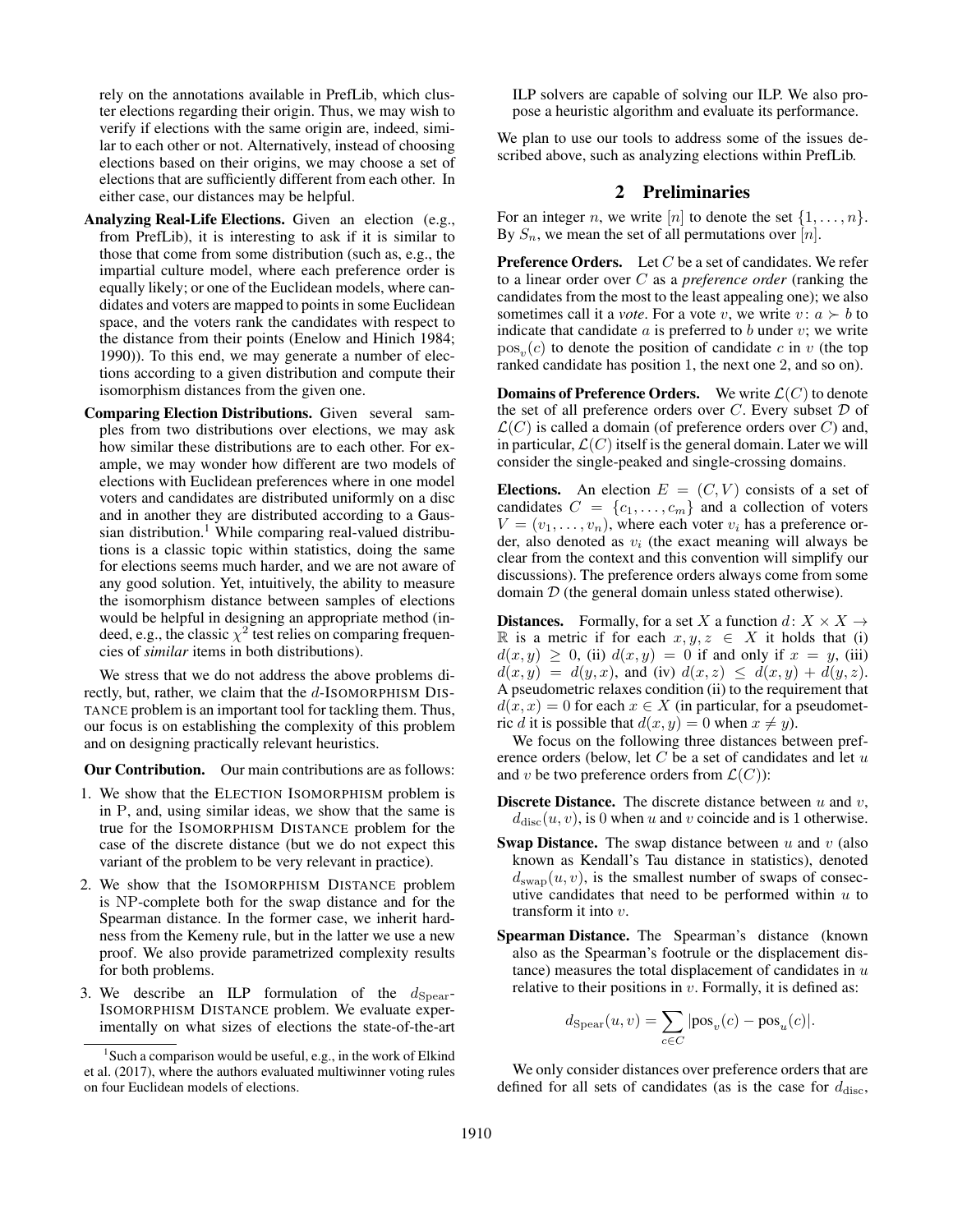$d_{\text{swap}}$ , and  $d_{\text{Spear}}$ ). For an in-depth discussion regarding distances between elections, we point to the literature on distance rationalizability of voting rules (Nitzan 1981; Meskanen and Nurmi 2008; Elkind, Faliszewski, and Slinko 2015) and, in particular, to the survey of Elkind and Slinko (2016).

Bijections Between Candidate Sets. Consider two sets of candidates, C and D, of the same cardinality. Let  $\sigma$  be a bijection from C to D. We extend  $\sigma$  to act on preference orders v in  $\mathcal{L}(C)$  in the natural way:  $\sigma(v) \in \mathcal{L}(D)$  is the preference order such that for each  $c, c' \in C$  it holds that  $v: c \succ c' \iff \sigma(v): \sigma(c) \succ \sigma(c')$ . For an election  $E =$  $(C, V)$ , where  $V = (v_1, \ldots, v_n)$ , a candidate set D, and a bijection  $\sigma$  from C to D, by  $\sigma(E)$  we mean election with candidate set D and voter collection  $(\sigma(v_1), \ldots, \sigma(v_n))$ .

#### 3 Election Isomorphism

In this section we define the notion of election isomorphism, illustrate its usefulness, and show that testing if two elections are isomorphic is a polynomial-time computable task. We start with a formal definition of election isomorphism.

**Definition 1.** We say that elections  $E = (C, V)$  and  $E' =$  $(C', V')$ , where  $|C| = |C'|$ ,  $V = (v_1, \ldots, v_n)$ , and  $V' =$  $(v'_1, \ldots, v'_n)$ , are isomorphic if there is a bijection  $\sigma \colon C \to$  $C^{f}$  and a permutation  $\nu \in S_n$  such that  $\sigma(v_i) = v'_{\nu(i)}$  for all  $i \in [n]$ .

**Example 1.** *Consider elections*  $E = (C, V)$  *and*  $E' =$  $(C', V')$ , such that  $C = \{a, b, c\}$ ,  $C' = \{x, y, z\}$ ,  $V =$  $(v_1, v_2, v_3)$ ,  $V' = (v'_1, v'_2, v'_3)$ , with preference orders:

$$
v_1: a \succ b \succ c, \t v_2: b \succ a \succ c, \t v_3: c \succ a \succ b,
$$
  

$$
v'_1: y \succ x \succ z, \t v'_2: x \succ y \succ z, \t v'_3: z \succ x \succ y.
$$

 $E$  *and*  $E'$  *are isomorphic, by mapping candidates a to x, b to* y, and *c to* z, and voters  $v_1$  *to*  $v_2^i$ ,  $v_2$  *to*  $v_1'$ , and  $v_3$  *to*  $v_3'$ .

The idea of election isomorphism has already appeared in the literature, though without using this name and usually as a tool to achieve some specific goal. For example, Eğecioğlu and Giritligil (2013) refer to two isomorphic elections as members of the same *anonymous and neutral equivalence class (ANEC)* and study the problem of sampling representatives of ANECs uniformly at random. Hashemi and Endriss (2014) use the election isomorphism idea in their analysis of preference diversity indices.

In the ELECTION ISOMORPHISM problem we are given two elections and we ask if they are isomorphic. Surprisingly, the problem has an easy polynomial-time algorithm.

#### Proposition 1. ELECTION ISOMORPHISM *is in* P*.*

*Proof.* Let  $E = (C, V)$  and  $E' = (C', V')$  be two input elections where  $C = \{c_1, \ldots, c_m\}$ ,  $C' = \{c'_1, \ldots, c'_m\}$ ,  $V = (v_1, \ldots, v_n)$  and  $V = (v'_1, \ldots, v'_n)$ . Without loss of generality, let us assume that  $v_1$ 's preference order is  $v_1: c_1 \succ c_2 \succ \cdots \succ c_m$ . For each  $v'_j$  there is a bijection  $\sigma_j$  from C to C' such that for the preference order of  $v'_j$  we have  $pos_{v'_j}(\sigma_j(c_i)) = i$ . For each  $\sigma_j$ , we build a bipartite graph where  $v_1, \ldots, v_n$  are the vertices on the left,  $v'_1, \ldots, v'_n$  are the vertices on the right, and there is an edge

between  $v_i$  and  $v_\ell$  if  $\sigma_i (v_i) = v_\ell$ ; we accept if this graph has a perfect matching for some  $\sigma_i$  and we reject otherwise.

The algorithm runs in polynomial time because there are  $n \sigma_j$ 's to try, and computing perfect matchings is a polynomial-time computable task. Correctness follows from the fact that we need to map  $v_1$  to some vote in  $E'$  and we try all possibilities. П

As an extended example of usefulness of the isomorphism idea, we consider the single-peaked (Black 1958) and single-crossing (Mirrlees 1971; Roberts 1977) domains. They received extensive attention within (computational) social choice; we point the readers to the survey of Elkind et al. (2016) for more details.

### **Definition 2.** *Let*  $\mathcal{D} \subset \mathcal{L}(C)$  *be a domain.*

- *1.* D *is single-crossing if its preference orders can be ordered as*  $v_1, \ldots, v_n$  *so that, for each pair of candidates*  $a, b \in C$ , as we consider  $v_1, \ldots, v_n$  in this order, the rel*ative ranking of* a *and* b *changes at most once.*
- *2.* D *is single-peaked if there exists a linear order* > *over* C *(referred to as the societal axis) such that for each* v *and each*  $j \in [[C]]$ *, the top j candidates from v form an interval according to the order* >*.*

A single-peaked (single-crossing) domain is maximal if it is not contained in any other single-peaked (single-crossing) domain. Each maximal single-peaked domain  $\mathcal{D} \subseteq \mathcal{L}(\overline{C})$ contains  $2^{|C|-1}$  preference orders (Monjardet (2009) attributes this fact to a 1962 work of Kreweras).

Since we can view a domain as an election that includes a single copy of every preference order from the domain, our notion of isomorphism directly translates to the case of domains, and we can formalize a fundamental difference between single-peakedness and single-crossingness.

Proposition 2. *Each two maximal single-peaked domains over candidate sets of the same size are isomorphic. There are two maximal single-crossing domains over the same set of candidates that are not isomorphic.*

*Sketch of the proof.* For the first part of the proposition, it suffices to note that if  $D$  and  $D^{\prime}$  are two maximal singlepeaked domains (over candidate sets  $\{x_1, \ldots, x_m\}$  and  $\{y_1, \ldots, y_m\}$ , respectively), with axes  $\geq_1$  and  $\geq_2$ , such that:

$$
x_1 >_1 \cdots >_1 x_m \qquad \text{and} \qquad y_1 >_2 \cdots >_2 y_m,
$$

then a bijection that maps each  $x_i$  to  $y_i$  witnesses that the two domains are isomorphic.

For the second part of the proposition, consider the following two single-crossing domains of four candidates (each preference order is shown as a column, with the first candidate on top and the last one on the bottom):

|  | $a \quad b \quad b \quad b \quad b \quad d \quad d$ |  |  |  |  |  | $d\, d\, d\, a\, a\, a\, a$                         |  |
|--|-----------------------------------------------------|--|--|--|--|--|-----------------------------------------------------|--|
|  | $b\ a\ c\ c\ d\ b\ c$                               |  |  |  |  |  | $c \quad c \quad a \quad d \quad c \quad c \quad b$ |  |
|  | $c \quad c \quad a \quad d \quad c \quad c \quad b$ |  |  |  |  |  | $b \ a \ c \ c \ d \ b \ c$                         |  |
|  | $d\,$ d $d\,$ a $a\,$ a $a$                         |  |  |  |  |  | $a \quad b \quad b \quad b \quad b \quad d \quad d$ |  |

Both are maximal single-crossing domains and both are maximal Condorcet domains (Puppe and Slinko 2017). They are not isomorphic as the first one has three different candidates on top, and the second one has two.  $\Box$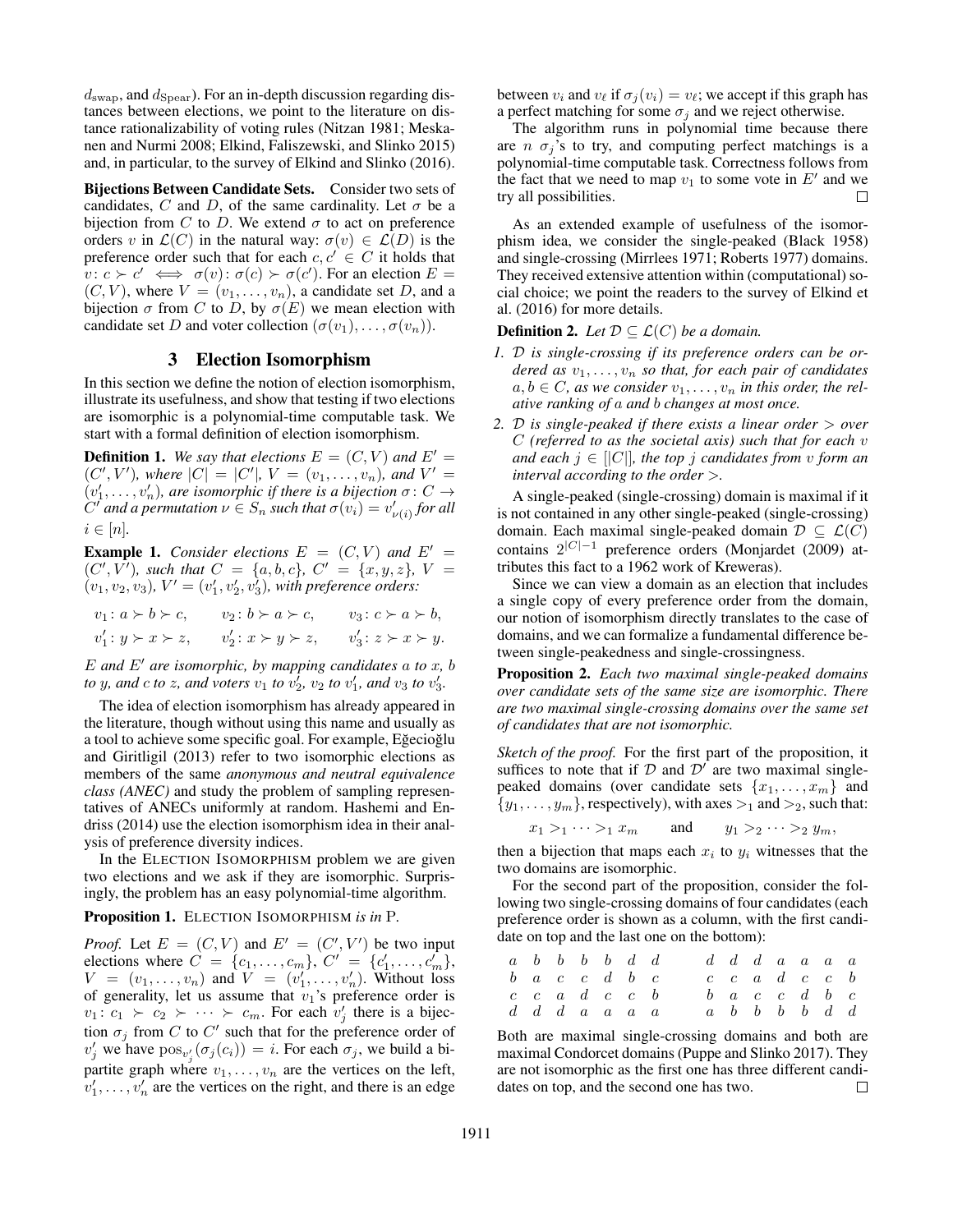Given this result, it is very natural to ask, e.g., how many non-isomorphic maximal single-crossing domains exist for a particular number of alternatives  $m$ . We recommend this issue for future research.

## 4 Isomorphism Distance

In this section we use the isomorphism idea to build distances between elections that respect both voter anonymity (so the order of the voters in an election is irrelevant) and candidate neutrality (so the names of the candidates are nothing more than temporary identifiers). Below we give our main definition (for two sets  $A$ ,  $B$  of the same cardinality, by  $\Pi(A, B)$  we mean the set of bijections from A to B).

Definition 3. *Let* d *be a distance between preference orders.* Let  $E = (C, V)$  and  $E' = (C', V')$  be two elections, where  $|C| = |C'|$ ,  $V = (v_1, \ldots, v_n)$  and  $V' = (v'_1, \ldots, v'_n)$ . We define the *d-isomorphism distance between* E and E' to be:

$$
d\text{-ID}(E, E') = \min_{\nu \in S_n} \min_{\sigma \in \Pi(C, C')} \sum_{i=1}^n d(\sigma(v_i), v'_{\nu(i)})
$$

We sometimes refer to the bijection  $\sigma$  as the candidate matching and to the permutation  $\nu$  as the voter matching, and sometimes instead of  $\nu$ , we use bijection  $\tau \in$  $\Pi(V, V')$  (depending on what is more convenient). The name, d-isomorphism distance, is justified by the fact that if  $d$ -ID $(E, E') = 0$  for some two elections (and d is a metric over preference orders), then these elections are isomorphic.

Remark 1. *Note that in the above definition we view elections as both anonymous and neutral. This is why we apply the minimum operator over all permutations of the voters and over all bijections between the candidates.*

Remark 2. *Some of the scenarios from the introduction require the ability of computing distances between elections with different numbers of candidates and voters, but our definition does not allow this directly. There are many ways of computing such distances, using our isomorphism distances as tools, but we leave the study of this issue for the future.*

#### Basic Properties

Formally, the d-isomorphism distances are pseudometrics over the space of elections with given numbers of candidates and voters. Indeed, it is immediate to see that for every election  $E = (C, V)$  we have that  $d$ -ID $(E, E) = 0$ , and for each two elections E and E' we have  $d$ -ID $(E, E')$  =  $d$ -ID $(E', E)$ . The triangle inequality requires some care.

We say that a distance  $d$  over preference orders is *permutation-invariant* if for each two candidate sets C and D of the same cardinality, each two preference orders  $u, v \in$  $\mathcal{L}(C)$ , and each bijection  $\sigma$  from C to D, it holds that  $d(u, v) = d(\sigma(u), \sigma(v)).$ 

### Proposition 3. *For each permutation-invarant distance* d *over preference orders,* d*-*ID *satisfies the triangle inequality.*

The d-isomorphism distances inherit some properties from the underlying distances. For example, the Diaconis– Graham inequality says that for two preference orders  $u$  and

v we have  $d_{swap}(u, v) \leq d_{\text{Spear}}(u, v) \leq 2 \cdot d_{swap}(u, v)$  (Diaconis and Graham 1977), and one can verify that the same holds for the isomorphism distances. Specifically, for each two elections  $E$  and  $E'$  (with the same numbers of candidates and voters) we have  $d_{swap}$ -ID $(E, E') \leq$  $d_{\text{Spear}}\text{-ID}(E, E') \leq 2 \cdot d_{\text{swap}}\text{-ID}(E, E').$ 

#### Complexity of Computing Isomorphism Distances

We now turn to the complexity of computing ismorphism distances. Formally, our problem is defined as follows.

Definition 4. *Let* d *be a distance over preference orders. In the* d*-*ISOMORPHISM DISTANCE *problem (the* d*-ID problem)* we are given two elections,  $E = (C, V)$  and  $E' =$  $(C', V')$  such that  $|C| = |C'|$  and  $|V| = |V'|$ , and an inte*ger* k. We ask if  $d$ -ID $(E, E') \leq k$ .

We are also interested in two variants of this problem, the d-ID WITH CANDIDATE MATCHING problem, where the bijection  $\sigma$  between the candidate sets is given (and fixed), and the d-ID WITH VOTER MATCHING problem, where the voter permutation  $\nu$  is given (and fixed). The former problem is in P for polynomial-time computable distances, but, as we will see later, this is not always true for the latter.

Proposition 4. *For a polynomial-time computable* d*, the problem* d-ID WITH CANDIDATE MATCHING *is in* P*.*

*Proof sketch.* Let E and E' be our input elections and let  $\sigma$ be the input matching between candidates from  $E$  and  $E'$ . It suffices to compute a distance between every pair of votes (one from  $\sigma(E)$  and another from E'), build a corresponding bipartite graph (where vertices on the left are the voters from  $\sigma(E)$ , the vertices on the right are the voters from E', and all possible edges exist, weighted by the distances between the votes they connect), and find the smallest-weight matching (the weight of the matching gives the value of the distance, and the matching itself gives the permutation  $\nu$ ).  $\Box$ 

Using an argument very similar to that in the proof of Proposition 1, we show that  $d_{\text{disc}}$ -ID is in P.

## Proposition 5. *The*  $d_{\text{disc}}$ -ID *problem is in* P.

The elections for which the  $d_{\text{disc}}$ -ID distance is small are, in fact, nearly identical (up to renaming of the candidates and reordering the voters). In consequence, we do not expect such elections to frequently appear in the applications that we mentioned in the introduction (for example, for two elections with  $n$  voters and a relatively large number of candidates, generated according to the impartial culture model, we would expect their  $d_{\text{disc}}$ -ID distance to typically be  $n - 1$ ). Thus, we need more fine-grained distances, such as  $d_{swap}$ -ID and  $d_{Spear}$ -ID. Unfortunately, they are NP-hard to compute and, indeed, for  $d_{\text{swap}}$ -ID we inherit this result from the Kemeny rule.

Proposition 6. *The* dswap*-*ID *problem is* NP*-complete, even for elections with four voters.*

*Proof.* Membership in NP- is easy to see. We give a reduction from the KEMENY SCORE problem. In the KEMENY SCORE problem we are given an election  $E = (C, V)$  and an integer  $k$ , and we ask if there exists a preference order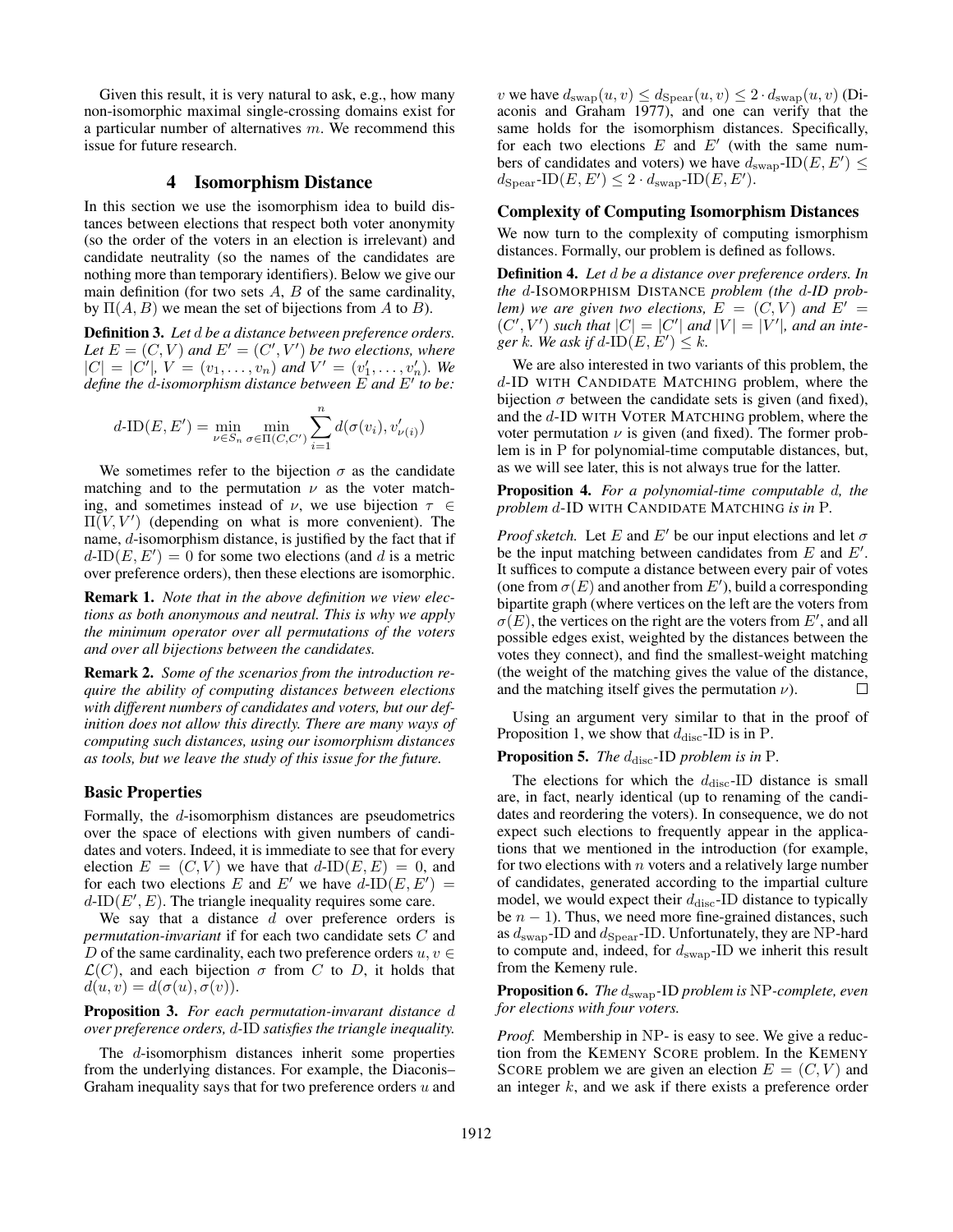p over C such that  $\sum_{v \in V} d_{\text{swap}}(v, p) \leq k$ . The problem is NP-complete (Bartholdi, Tovey, and Trick 1989) and remains NP-complete even for the case of four voters (Dwork et al. 2001). We reduce it to the  $d_{swap}$ -ID problem in a straightforward way: Given election  $E = (C, V)$  and k, our reduction outputs election  $E$ , a newly constructed election  $E' = (C', V')$ , and an integer k, where  $C' = \{c'_1, \dots, c'_{|C|}\}\$ and every voter in  $V'$  has identical preference order  $v': c'_1 \succ$  $\cdots \succ c'_{|C|}$ .

The reduction runs in polynomial time. The correctness follows directly from the definitions of the problems.  $\Box$ 

Since the above reduction works even for elections with four voters, having a matching between the voters cannot make the problem simpler (this also follows from the fact that in our reduction one election consists of identical votes).

Corollary 1.  $d_{swap}$ -ID WITH VOTER MATCHING is NP*complete.*

The situation for  $d_{\text{Spear}}$ -ID is somewhat different. In this case Litvak's rule (Litvak 1983), defined analogously to the Kemeny rule, but for the Spearman distance, is polynomialtime computable (Dwork et al. 2001) and we can lift this result to the case of  $d_{swap}$ -ID WITH VOTER MATCHING. Without the voter matching,  $d_{\text{Spear}}$ -ID is NP-complete.

Proposition 7.  $d_{\text{Spear}}$ -ID W/ VOTER MATCHING *is in* P. **Theorem 8.** *The*  $d_{\text{Spear}}$ -ID *problem is* NP-*complete.* 

#### Hardness of Approximation

Unfortunately, we cannot hope for good polynomial-time approximation algorithms for our problems, unless GRAPH ISOMORPHISM is in P, which seems unlikely. (In the discussion below, when we speak of  $d_{swap}$ -ID and  $d_{Spear}$ -ID we mean the optimization variants of these problems where instead of deciding if the distance between two given elections is at most a given value, we ask to compute the distance between these elections.)

**Theorem 9.** *For each*  $\alpha$  < 1*, there is no polynomial-time*  $|C|^\alpha$ -approximation algorithm neither for  $\bar{d}_{\rm Spear}$ -ID nor for dswap*-*ID*, unless the* GRAPH ISOMORPHISM *problem is in* P*.*

*Proof.* Let us focus on the Spearman distance—the same construction works for the swap distance. Towards a contradiction, let us assume that there exists a  $|C|^{\alpha}$ -approximation algorithm  $\mathcal A$  for  $d_{\text{Spear}}$ -ID. We will show that  $\mathcal A$  can be used to solve GRAPH ISOMORPHISM.

Let I be an instance of the GRAPH ISOMORPHISM problem; I consists of two undirected graphs  $G = (Vtx, Edg)$ and  $G' = (Vtx', Edg')$ . We use a non-standard definition of GRAPH ISOMORPHISM and assume that in  $I$  we ask whether there exist *two* bijections,<sup>2</sup>  $\sigma$ :  $Vtx \rightarrow Vtx'$  and  $\tau$ :  $Edg \rightarrow$ Edg', such that for each edg = {vtx<sub>1</sub>, vtx<sub>2</sub>}  $\in$  Edg it holds that  $\tau(\text{ed}q) = {\sigma(\text{vtx}_1), \sigma(\text{vtx}_2)}$ . Without loss of

generality, let us assume that  $|Vtx| = |Vtx'| = n$  and  $|Edg| = |Edg'| = m$ , and that there are no isolated vertices in any of the two graphs.

From I we construct an instance  $I_{ID}$  of  $d_{Spear}$ -ID that consists of two elections,  $E = (C, V)$  and  $E' = (C', V')$ , as follows. The voters in  $V$  and  $\dot{V}'$  correspond to the edges from  $Edg$  and  $Edg'$ , respectively. Further, for each vertex  $vtx \in Vtx$  we add one candidate to C (denoted by the same symbol), and for each  $vtx' \in Vtx'$  we add a candidate to C'. Additionally, we add  $L = \lfloor (2nm^2)^{\frac{1}{1-\alpha}} \rfloor$  dummy candidates  $D = \{d_1, \ldots, d_L\}$  to C and L dummy candidates  $D' = \{d'_1, \ldots, d'_L\}$  to  $C'$ . In consequence, our elections have  $n + L$  candidates and m voters each. Finally, we describe the preferences of the voters. Consider an edge  $edg = \{vtx_1, vtx_2\}$ ; the voter corresponding to edg ranks  $vtx_1$  and  $vtx_2$  on top in some arbitrary order, next all the dummy candidates from  $D$  in the increasing order of their indices  $(d_1 \succ d_2 \succ \cdots \succ d_L)$  and then all other candidates from  $Vtx \setminus \{vtx_1, vtx_2\}$  in some fixed arbitrary order. We construct the rankings of the voters from  $V'$  analogously.

Now, observe that if there exists an isomorphism  $(\sigma, \tau)$ between the two graphs in the original instance, then the isomorphism distance between E and E' is at most  $nm^2$ . Indeed, it is apparent that this distance is witnessed by the bijection between voters  $\sigma$  and by the function renaming the candidates  $\tau$  combined with the mapping  $\tau_D$  such that  $\tau_D(d_i) = d'_i$  for each  $d_i \in D$ . Consequently, our approximation algorithm  $A$  would find a distance that is lower than:

$$
nm^{2}(L+m)^{\alpha} \leq nm^{2} \left(1 + \frac{m}{L}\right)^{\alpha} L^{\alpha} < 2nm^{2}L^{\alpha-1}L
$$
  

$$
\leq 2nm^{2}(2nm^{2})^{\frac{1}{1-\alpha} \cdot (\alpha-1)}L = L.
$$

Next, we assess the isomorphism distance in case when the answer to the original instance I is "no". Let  $\sigma$  and  $\tau$ be two bijections between the sets of candidates and voters, respectively. First, let us analyze what happens when  $\sigma(d_i) \notin D'$  for some  $d_i \in D$ . Since  $d_i$  is always ranked on the same position, and each vertex candidate appears at least once in the first two positions, and at least once in the last  $m - 2$  positions, we infer that the isomorphism distance between  $\tilde{E}$  and  $E'$  is at least equal to L. Next, we move to the case when  $\sigma(d_i) \in D'$  for each  $d_i \in D$ . Since  $\sigma$  and  $\tau$  truncated to the vertex-candidates do not witness an isomorhism, it must be the case that there exists a voter  $v$  and a candidate c such that c is ranked in the top two positions by v, yet  $\sigma(v)$ ranks  $\tau(c)$  in the last  $m - 2$  position, which witnesses that the isomorphism distance is at least equal to  $L$ .

Thus,  $A$  finds that the isomorphism distance between  $E$ and  $E'$  is lower or equal to  $L$  if and only if the answer to the original nstance I is "yes". This completes the proof.  $\Box$ 

The next results follows by a similar reduction.

**Theorem 10.** *For each*  $\alpha$  < 1 *there is no polynomial-time*  $|V|^{\alpha}$ -approximation algorithm neither for  $d_{\text{Spear}}$ -ID nor for dswap*-*ID*, unless* GRAPH ISOMORPHISM *is in* P*.*

While an  $m^2$ -approximation algorithm (which boils down to using an arbitrary matching between the candidates) exists, the existence of an  $O(m)$ -approximation or an  $O(n)$ approximation for either of our distances remains open.

<sup>&</sup>lt;sup>2</sup>Typically, one asks for a bijection between the vertices only, and it is assumed that the other bijection (between the edges) is induced by the first one. In our case it will be easier to work with two separate bijections.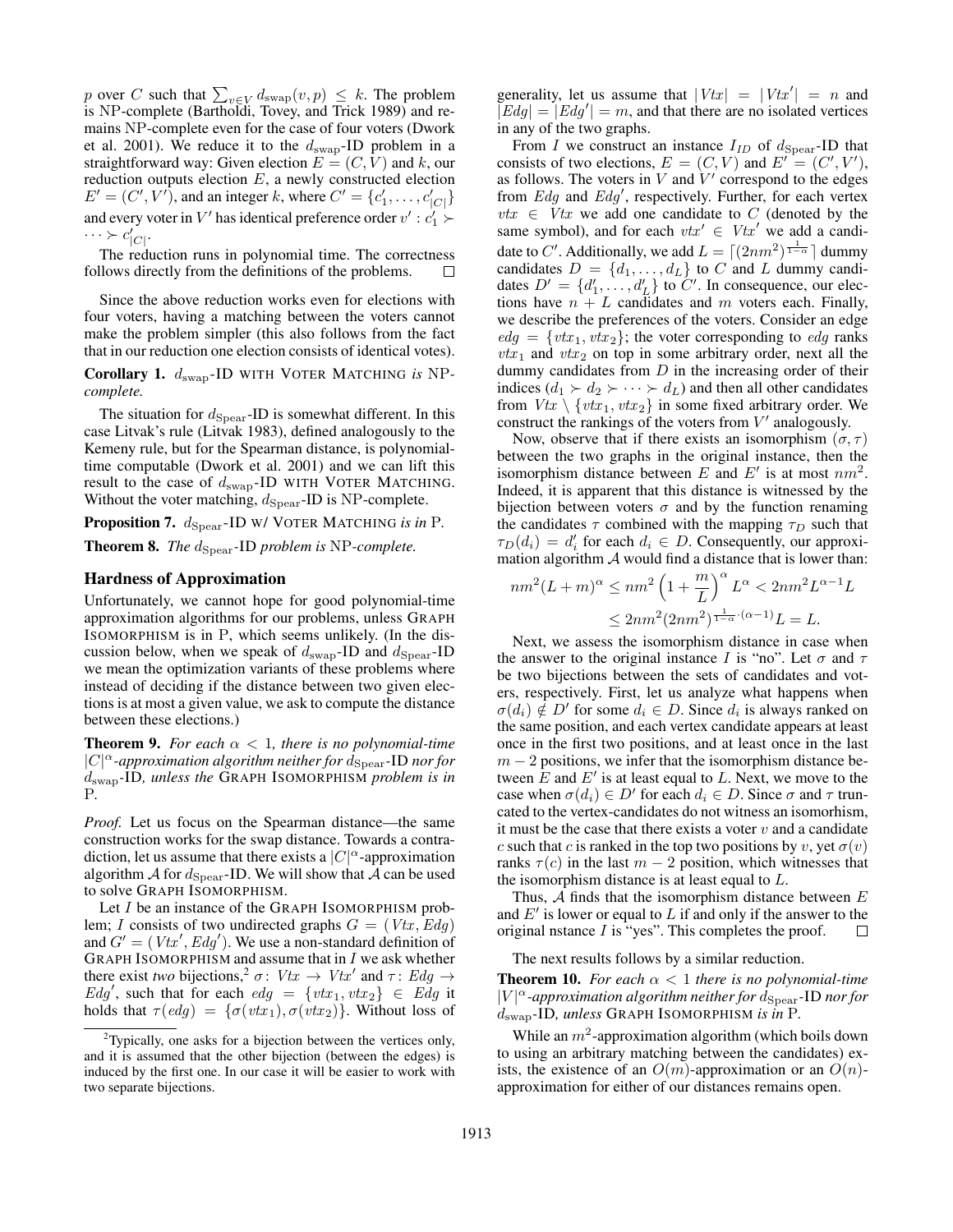|                 | $d$ -ID                 | WITH VOTER<br>MATCHING | WITH CANDIDATE<br><b>MATCHING</b> | m          | parameter        |     |
|-----------------|-------------------------|------------------------|-----------------------------------|------------|------------------|-----|
| $a_{\rm disc}$  |                         |                        |                                   |            |                  |     |
| $d_{\rm Spear}$ | NP-complete             |                        |                                   | FPT        | FPT              | FPT |
| $u_{\rm swap}$  | NP-complete NP-complete |                        |                                   | <b>FPT</b> | para-NP-hard FPT |     |

Table 1: The complexity of computing isomorphism distances, also parametrized by the number of candidates  $m$ , the number of voters  $n$ , and the distance  $k$ .

#### Fixed Parameter Tractability

As  $d_{swap}$ -ID and  $d_{Spear}$ -ID are both NP-complete and hard to approximate, one further hope for their theoretical tractability lays within parametrized complexity theory. Next we show that such hope is, at least partially, not in vain.

For the parameterization by the number of candidates, it suffices to use simple brute-force algorithms (we guess the matching between the candidates and invoke Proposition 4).

**Observation 1.** *Both*  $d_{swap}$ -*ID* and  $d_{Spear}$ -*ID* are in FPT *for parametrization by the number* m *of candidates.*

For the parametrization by the number of voters,  $d_{\text{swap}}$ -ID is para-NP-hard (i.e., is NP-hard even for some constant number of voters) due to Proposition 6. For  $d_{Spear}$ -ID, Proposition 7 implies an FPT algorithm.

Observation 2.  $d_{\text{Spear}}$ -*ID* is in FPT for the parametriza*tion by the number of voters.*

Next, we consider the distance value  $k$  as the parameter, which in the FPT jargon would be referred to as the *natural parameter*. It turns out that both for the swap distance and the Spearman distance, we have FPT algorithms.

**Proposition 11.**  $d_{\text{Spear}}$ -*ID* is in FPT for the parametriza*tion by the distance value* k*.*

*Proof.* Let  $E = (C, V)$  and  $E' = (C', V')$  be two elections with  $|C| = |C'|$  and  $|V_1| = |V_2| = n$ . If  $k \ge n$  then the result follows from Observation 2, so we assume that  $k < n$ .

If  $\sigma: C_1 \to C_2$  and  $\tau: V_1 \to V_2$  witness the fact that  $d_{\text{Spear}}$ -ID $(E_1, E_2) \leq k$ , then there is at least one voter v from  $V_1$  such that  $d_{\text{Spear}}(\sigma(v), \tau(v)) = 0$ . Thus we guess a voter v from  $V_1$  and a voter v' from  $V_2$  and compute the permutation  $\sigma$  which makes votes  $\sigma(v)$  and  $v'$  the same. We then invoke Proposition 4 to test if this  $\sigma$  indeed leads to distance at most  $k$  between the elections. П

Theorem 12. dswap*-ID is in* FPT *for the parametrization by the distance value* k*.*

*Proof.* Let  $E = (C, V)$  and  $E' = (C', V')$  be our input elections, where  $|C| = |C'|$ ,  $V = (v_1, \ldots, v_n)$ , and  $V' =$  $(v'_1, \ldots, v'_n)$ . Our goal is to check if  $d_{swap} \text{-ID}(E, E')$  is at most k. We treat the case where  $k < n$  as in Proposition 11 and, thus, we assume that  $k \geq n$ .

We proceed by guessing a matching  $\nu \in S_n$  between the voters that witnesses that  $d_{swap}$ -ID $(E, E') \leq k$ . With respect to this matching, we say that a candidate  $c \in C$  is *happy* if there is a candidate  $c' \in C'$  such that for every vote  $v_i \in V$ , we have that c is ranked on the same position in  $v_i$ 

as c' is in  $v_{\nu(i)}$  (i.e.,  $pos_{v_i}(c) = pos_{v_{\nu(i)}}(c')$ ). If a candidate is not happy, then we say that he or she is *sad*. Note that if the distance between  $E$  and  $E'$  is at most  $k$ , then there are no more than  $2k$  sad candidates (indeed, each swap of two neighbouring candidates, in any of the votes from  $V$ , can make at most two sad candidates happy, and all the candidates must be happy after at most  $k$  swaps).

Given  $\nu$ , our algorithm performs at most k iterations, where in each iteration we execute the following steps:

- 1. We compute the set of candidates that are currently sad. We accept if there are no sad candidates and we reject if there is more than  $2k$  of them.
- 2. We guess a voter  $v_i$  from V, a sad candidate d, a candidate c such that  $|\text{pos}_{v_i}(c) - \text{pos}_{v_i}(d)| \leq k$ , and whether we swap  $c$  with the candidate right before or right after him or her. Then we perform this swap of  $c$  within  $v_i$ .

We accept if there is a sequence of guesses such that after at most  $k$  iterations there are no sad candidates, and we reject otherwise. Correctness follows from the fact that there is always a solution that starts by swapping a candidate that is within distance  $k$  swaps of a sad one (we omit the somewhat involved argument as to why this holds due to space restriction). Fixed-parameter tractability follows because we perform  $k$  iterations and in each we have at most  $n \cdot 2k \cdot (2k+1) \cdot 2$  possible guesses (corresponding to a voter, a sad candidate, distance from this sad candidate, and the direction of the swap), which is at most  $8k^3 + 4k^2$ . Altogether, the superpolynomial factor of the running time is  $O^*(k! (8k^3 + 4k^2)^k) = O^*(k^{5k})$ , where the k! factor comes from guessing the matching between the voters.  $\Box$ 

## 5 Computing  $d$ -ID Distances in Practice

In spite of the intractability results of the previous section, it is important to be able to compute isomorphism distances in practice. Due to restricted space, we focus on the Spearman distance (on the one hand, it is simpler to deal with and, on the other hand, we know that its values are 2-approximations of the swap distance ones, so the nature of these two distances is similar). First, we provide an integer linear program (ILP) for  $d_{\text{Spear}}$ -ID.

Proposition 13. *There is an ILP for d*<sub>Spear</sub>-ID.

*Proof.* Let  $E = (C, V)$  and  $E' = (C', V')$  be the elections we wish to compute the distance for, with  $C =$  ${c_1, \ldots, c_m}$ ,  $C' = {c'_1, \ldots, c'_m}$ ,  $V = {v_1, \ldots, v_n}$ , and  $V' = \{v'_1, \ldots, v'_n\}$ . For each  $k, \ell \in [n]$ , we define a binary variable  $N_{k,\ell}$  with the intention that value 1 indicates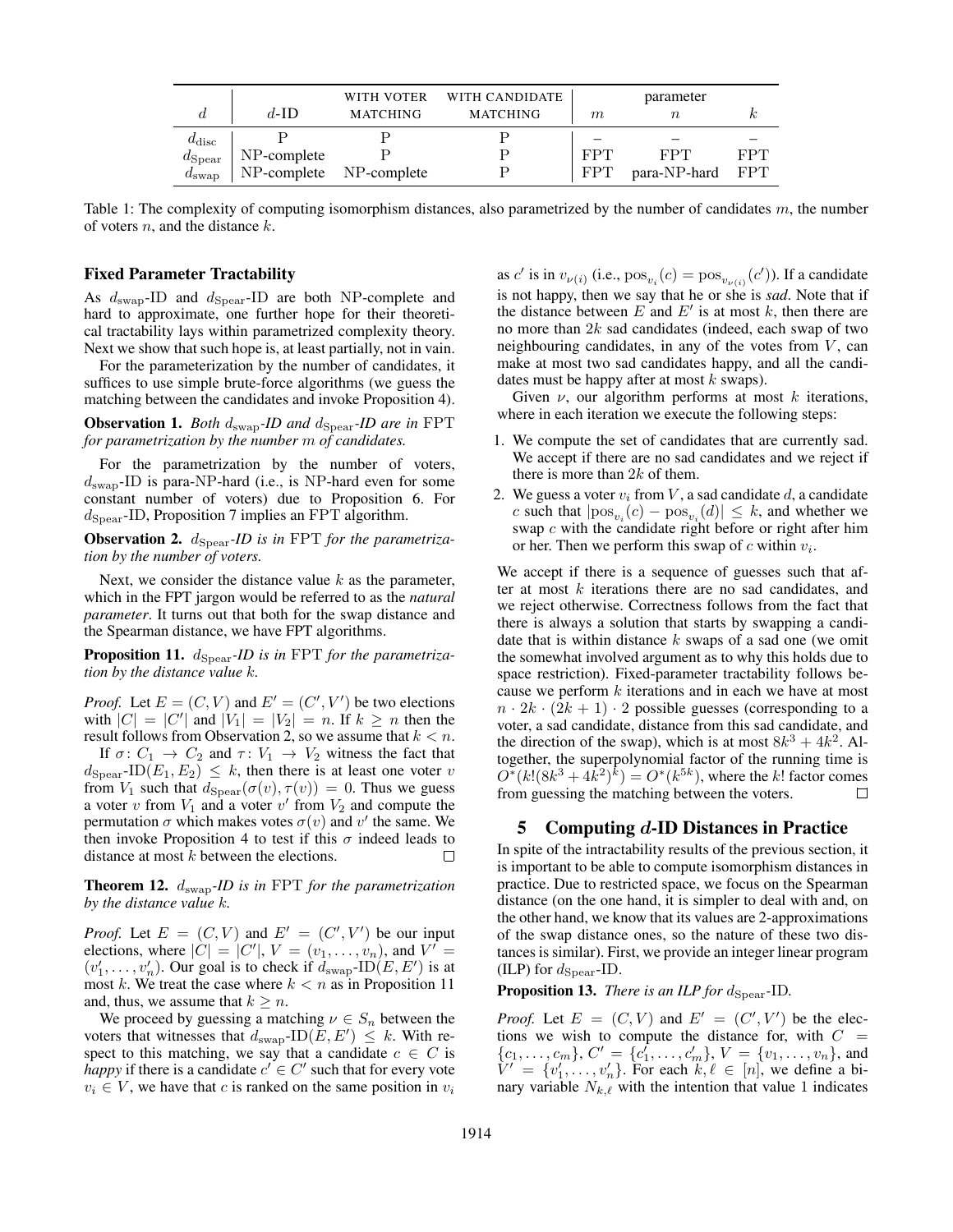that voter  $v_k$  is matched to voter  $v'_\ell$ . Similarly, for each  $i, j \in [m]$ , we define a binary variable  $M_{i,j}$  with the intention that value 1 means that candidate  $c_i$  is matched to candidate  $c'_j$ . For each  $k, \ell \in [n]$  and each  $i, j \in [m]$ , we define a binary variable  $P_{k,\ell,i,j}$  with the intention that  $P_{k,\ell,i,j} = N_{k,\ell} \cdot M_{i,j}$ . We introduce the following constraints:

$$
\sum_{\ell=1}^{n} N_{k,\ell} = 1, \forall k \in [n]; \ \sum_{k=1}^{n} N_{k,\ell} = 1, \forall \ell \in [n] \ (1)
$$

- $\sum_{j=1}^{m} M_{i,j} = 1, \forall i \in [m]; \sum_{i=1}^{m} M_{i,j} = 1, \forall j \in [m]$  (2)
- $\sum_{\ell \in [n], j \in [m]} P_{k,\ell,i,j} = 1, \quad \forall i \in [m], k \in [n]$  (3)
- $\sum_{k \in [n], i \in [m]} P_{k,\ell,i,j} = 1, \quad \forall j \in [m], \ell \in [n]$  (4)

$$
P_{k,\ell,i,j} \le N_{k,\ell}, \qquad \forall i,j \in [m], k,\ell \in [n] \qquad (5)
$$

 $P_{k,\ell,i,j} \leq M_{i,j}, \qquad \forall i,j \in [m], k,\ell \in [n]$  (6)

Constraints (1) and (2) ensure that variables  $N_{k,\ell}$  and  $M_{i,j}$ describe matchings between voters and candidates, respectively. Constraints (3)–(6) implement the semantics of the  $P_{k,\ell,i,j}$  variables (the former two ensure that for a given vote/candidate pair, there is exactly one vote/candidate pair in the other election to which they are matched; the latter two ensure connection between the  $P_{k,\ell,i,j}$  variables and the  $N_{k,\ell}$  and  $M_{i,j}$  variables). The optimization goal is to minimize  $\sum_{k,\ell \in [n], i,j \in [m]} P_{k,\ell,i,j} \cdot |pos_{v_k}(c_i) - pos_{v'_\ell}(c'_j)|$ (which, for values  $P_{k,\ell,i,j}$  that satisfy the constraints of the program, defines the Spearman distance for the given matchings). Values  $|pos_{v_k}(c_i) - pos_{v'_\ell}(c'_j)|$  are precomputed.

While the ILPs described above find optimal solutions, they can be quite slow to solve for large instances (see experimental results below). Thus we also provide a heuristic algorithm. The main observation is that, for a given candidate matching, finding an optimal voter maching and the corresponding distance can be done efficiently, as described in Proposition 4. The heuristic is a local search on the candidate matching  $\hat{\sigma}$ , which we try to improve in each step:

- 1. Let  $E = (C, V)$  and  $E' = (C', V')$  be input elections. We initialize  $\hat{\sigma}$  by ordering the candidates in each election according to their Borda scores, so that the Borda winner of one election is matched to the Borda winner of the other one, and so on (Borda score of a candidate  $c$  is  $\sum_{v \in V} |C| - \text{pos}_v(c)$ ).
- 2. We perform  $S$  iterations as follows  $(S$  is a parameter of the algorithm). We compute the distance  $d$  between the elections for the candidate matching  $\hat{\sigma}$  (using Proposition 4). We find a candidate  $c \in C$  that contributes most to the distance (i.e., the sum of values  $|pos_v(c) \left[\text{pos}_{v'}(\hat{\sigma}(c))\right]$  for all the pairs of matched voters  $v, v'$  is highest for this *c*). We choose  $d \in C$  uniformly at random and create matching  $\hat{\sigma}'$  by swapping the candidates assigned to  $c$  and  $d$ . We compute the distance  $d'$  corresponding to  $\hat{\sigma}'$  and set  $\hat{\sigma} := \hat{\sigma}'$  if  $d' < d$ . (If in five consecutive iterations the matching remains unchanged then instead of considering the candidate that individually generates the highest distance, we simply swap the assignment of two candidates chosen uniformly at random.)



Figure 1: Results of the local search heuristic: (a) average approximation ratio and (b) the ratio between its running time and that of CPLEX for our ILP, as functions of the number of voters (x-axis) and how the two elections are generated.

Note that we can halt the heuristic after each step, returning the best matching  $\hat{\sigma}$  seen so far.

Experimental Evaluation. We report on experiments regarding the ILPs and the heuristic described above. Specifically, for a number of elections, generated according to several election distributions described below, we run both the ILP and the heuristic (we use  $S = 50$  iterations) and compare them based on the Spearman isomorphism distances they find and their running time.

We consider the following distributions over elections. In the Impartial Culture model (IC), we choose the preference order of each voter uniformly at random among all possible ones. In the Euclidean models, each candidate and voter is a point in some Euclidean space and each voter  $v$  forms his or her preference order by sorting the candidates with respect to the increasing distance of their points from  $v$ 's point. We use the 1D Interval model, where we choose candidates' and voters' points uniformly at random from the [0, 1] interval, and the 2D Disc model, where we choose the points uniformly at random from a 2D disc (centered at point  $(0, 0)$ ) and with radius 1). We consider elections with 6 candidates and between 6 and 16 voters (larger elections are infeasible to solve using our ILP formulation; as anecdotal evidence, for elections with 9 voters and 9 candidates it takes about 8 seconds to solve a single instance on our machine, but with 10 candidates and 10 voters it already takes 40 seconds).

We give the results of our experiments in Figure 1. In each case we consider values computed for elections generated according to given distributions. In the first plot, we report on the average ratio  $\rho$  between the distance computed by our heuristic and the optimal distance computed using ILP (we disregard cases of isomorphic elections, for which the optimal distance is 0). In the second plot, we give the ratio between the running times of the heuristic and the CPLEX solver used for the ILP. Each point in Figure 1 is averaged over 100 elections. We see that the average approximation ratio of the heuristic tends to decrease as the number of voters increases, and in our experiments it is at most 1.5. The running time of the heuristic is increasing much more slowly than that of CPLEX.